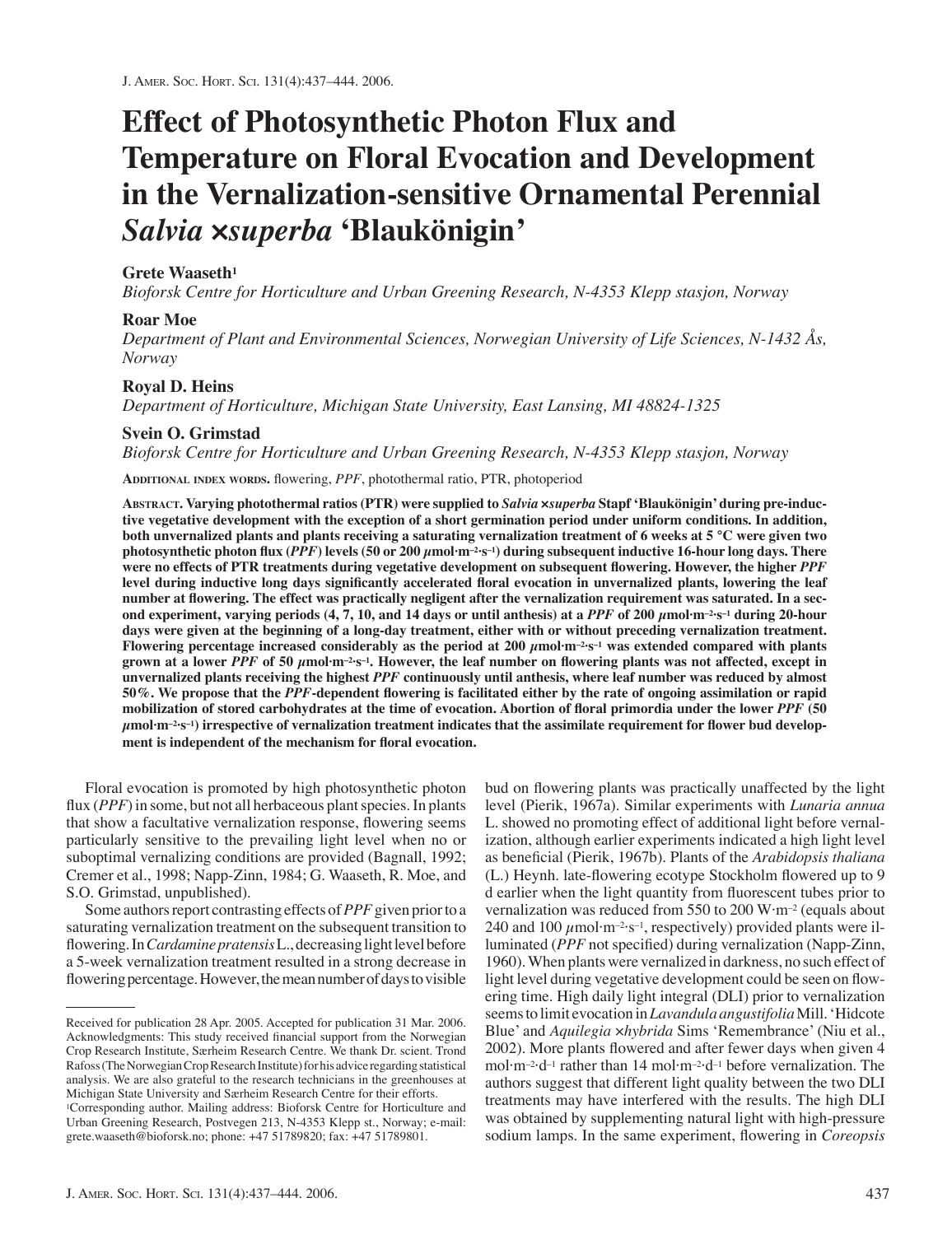*grandifl ora* Hogg ex Sweet. 'Sunray' was unaffected by the prevernalization light level.

In addition to these reported effects of light level, some studies also indicate that growing temperature during vegetative growth prior to vernalization might influence subsequent flowering after a saturating cold treatment. In a study by Brewster (1985), investigating joint effects of *PPF* and temperature in *Allium cepa* L., seedlings raised at 17 °C and 600 *μ*mol·m–2·s–1 (equals  $25.9$  mol·m<sup>-2·</sup>d<sup>-1</sup>) prior to vernalization showed a higher percent inflorescence initiation and a slightly lower leaf number under the flower buds than plants raised at  $2^{\circ}$ C and  $200 \mu$ mol·m<sup>-2</sup>·s<sup>-1</sup> (equals 8.6 mol·m<sup>-2</sup>·d<sup>-1</sup>). In *C. pratensis* (Pierik, 1967a), flowering percentage was higher, and time to visible bud was shorter when temperatures during a 5-week period prior to a saturating vernalization treatment were below 15 °C compared to 18 to 24 °C. On the other hand, in the case of *C. pratensis*, temperatures below 15 °C may have contributed to the vernalization response.

Both light level and temperature conditions prior to the vernalization treatment may have a significant effect on plant size or potential amount of assimilate supply available for floral organ initiation and development. Liu and Heins (1998, 2002) have shown that within a temperature range close to optimum for plant growth, biomass accumulation in *Euphorbia pulcherrima*  Willd. Ex Klotzsch. 'Freedom' was correlated with the ratio of radiant to thermal energy, the so-called photothermal ratio. Radiant energy was defined as daily light integral and thermal energy as thermal time above the base temperature. Increasing the PTR resulted in increased plant dry weight and improved overall plant quality. PTR is not known to influence the transition to flowering in the vernalization-insensitive short-day plant *E. pulcherrima*. However, in vernalization-responsive species, the reports of light and temperature effects during vegetative development prior to vernalization on subsequent floral evocation suggest involvement of PTR (Brewster, 1985; Pierik, 1967a).

An earlier study with the facultative vernalization-requiring plant *S. × superba* 'Blaukönigin' shows that the transition to flowering in unvernalized plants is promoted by a *PPF* of 200 compared to 50 *μ*mol·m–2·s–1 during forcing (G. Waaseth, R. Moe, and S.O. Grimstad, unpublished). However, light intensities in the range of 50 to 200 *μ*mol·m–2·s–1 (equal to 3.6 and 14.4 mol·m–2·d–1) had no influence on the transition to flowering following a saturating vernalization treatment of 6 weeks at 5 °C.

Two experiments are reported here. Experiment 1 investigates whether PTR during vegetative development in noninductive conditions affects subsequent transition to flowering. This was investigated in both unvernalized plants and after a saturating vernalization treatment followed by forcing at two different light levels. Experiment 2 investigates whether short periods of elevated *PPF* promote floral evocation to the same extent as a constant high *PPF* level throughout forcing. Both experiments were conducted on *S. ×superba.*

#### **Materials and Methods**

Two experiments were conducted. Plants of *S.* ×*superba 'Blaukönigin'* were propagated from commercial seeds obtained from Jelitto Staudensamen GmbH, Schwarmstedt, Germany. The growing medium was a peat-perlite (4:1) mixture by volume in both trials and the plants were overhead irrigated as needed with nutrient solution, which content is specified below.

Expt. 1 was conducted in greenhouses and growth chambers at Michigan State University, East Lansing, between Nov. 2001 and May 2002. *Salvia ×superba* was seed propagated in flats and placed in a greenhouse at 23 °C air temperature setting, a 10-h photoperiod, and 50% shade; average *PPF* was measured to 30 *μ*mol·m–2·s–1. After 10 d, uniform plants were selected and transplanted into 50-cell plug trays and the temperature was lowered to 20 °C. Four days later, the plants were placed in growth chambers with 10-h photoperiod and randomly assigned to different PTR treatments consisting of a combination of three temperature levels (20, 23, and 26  $^{\circ}$ C and 5  $^{\circ}$ C base temperature) and four *PPF* regimes, 50, 100, 200, and 300 *μ*mol·m–2·s–1 (equal to 1.8, 3.6, 7.2 and 10.8 mol $\cdot$ m $\cdot$ <sup>2</sup> $\cdot$ d<sup>-1</sup>, respectively). The plants had one pair of fully developed true leaves when the PTR treatments were initiated.

The light source in the chambers was cool white fluorescent tubes (VHO F96T12/CW/VHO; Koninklijke Philips Electronics, Eindhoven, The Netherlands) enriched with 60-W incandescent lamps, 8% of input wattage (Osram Sylvania, Danvers, Mass.). When the plants had developed an average of 10 true leaves (after 25–39 d under these conditions depending on temperature treatment), 24 plants from each PTR treatment were given vernalization treatments of 0, 1.5, 3, or 6 weeks at  $5^{\circ}$ C, 10-h photoperiods and an average *PPF* of 20  $\mu$ mol·m<sup>-2</sup>·s<sup>-1</sup> from fluorescent lamps. The plants were then potted in 10-cm-diameter, 0.55-L round plastic pots and placed in the greenhouse at 20 °C temperature setting, 16-h photoperiod, and two *PPF* treatments (200 and  $50 \mu$ mol·m<sup>-2</sup>·s<sup>-1</sup> on average). Twelve plants per treatment were used and the final registration was taken after 100 d in forcing conditions. The *PPF* of 200 ( $\pm$ 122)  $\mu$ mol·m<sup>-2</sup>·s<sup>-1</sup> (equal to 11.5) mol $\cdot$ m<sup>-2</sup> $\cdot$ d<sup>-1</sup>) was created by supplementing natural irradiation with high-pressure sodium lamps for  $16 h \cdot d^{-1}$ . The variability was  $\pm 122$  $\mu$ mol·m<sup>-2</sup>·s<sup>-1</sup>. The lower *PPF* of 50  $\pm$  67  $\mu$ mol·m<sup>-2</sup>·s<sup>-1</sup> (equal to 2.9 mol·m<sup>-2</sup>·d<sup>-1</sup>) was achieved by hanging a double layer of  $35\%$ greenhouse shade cloth (PLS 30; Ludvig Svensson, Charlotte, N.C.) beneath the high-pressure sodium lamps. Infrared heaters were added below the shade cloth to eliminate the difference in radiant energy between the two *PPF* treatments. A data-logger constantly monitored plant temperature using thermocouples inserted into the main shoot close to the apex. The data-logger was programmed to turn the heaters on and off every 10 s as plant temperature under the shade cloth dropped below or rose above the plant temperature of unshaded plants. Two different thermocouples monitored plant temperature in each treatment (average and maximum temperature deviation was 0.07 and 0.96 °C, respectively). Plants were fertilized at every irrigation with a nutrient solution of well water [electrical conductivity (EC) of 0.70 dSm<sup>-1</sup>, 105 mg·L<sup>-1</sup> Ca, 35 mg·L<sup>-1</sup> Mg, 85 mg·L<sup>-1</sup> S] acidified with  $H_2SO_4$  to a titratable CaCO<sub>3</sub> alkalinity of 130 mg·L<sup>-1</sup> and added water-soluble fertilizer in the amount of  $125 \text{ mg} \cdot \text{L}^{-1} \text{ N}$ ,  $12$ mg·L–1 P, 125 mg·L–1 K, 13 mg·L–1 Ca, 1.0 mg·L–1 Fe, 0.5 mg·L–1 Mn, 0.5 mg·L–1 Zn, 0.5 mg·L–1 Cu, 0.1 mg·L–1 B, 0.1 mg·L–1 Mo (MSU Special; Greencare Fertilizers, Chicago).

Expt. 2 was conducted in growth chambers at Saerheim Research Centre in Klepp, Norway, between Oct. 2002 and May 2003 and replicated in Feb.–Sept. 2003.

The light source in the chambers was cool white fluorescent tubes (TLD33 standard white; Koninklijke Philips Electronics) enriched with incandescent light, 8% of input wattage. All *PPF* measurements were made at plant level with a quantum sensor (Li-185 B; LI-COR Biosciences, Lincoln, Nebr.). *Salvia* ×*superba* was seed propagated in flats and placed in a growth chamber at 22 °C air temperature, a 10-h photoperiod, and a *PPF* of 100  $\mu$ mol·m<sup>-2</sup>·s<sup>-1</sup>. After 10 d, the plants were transplanted into 56-cell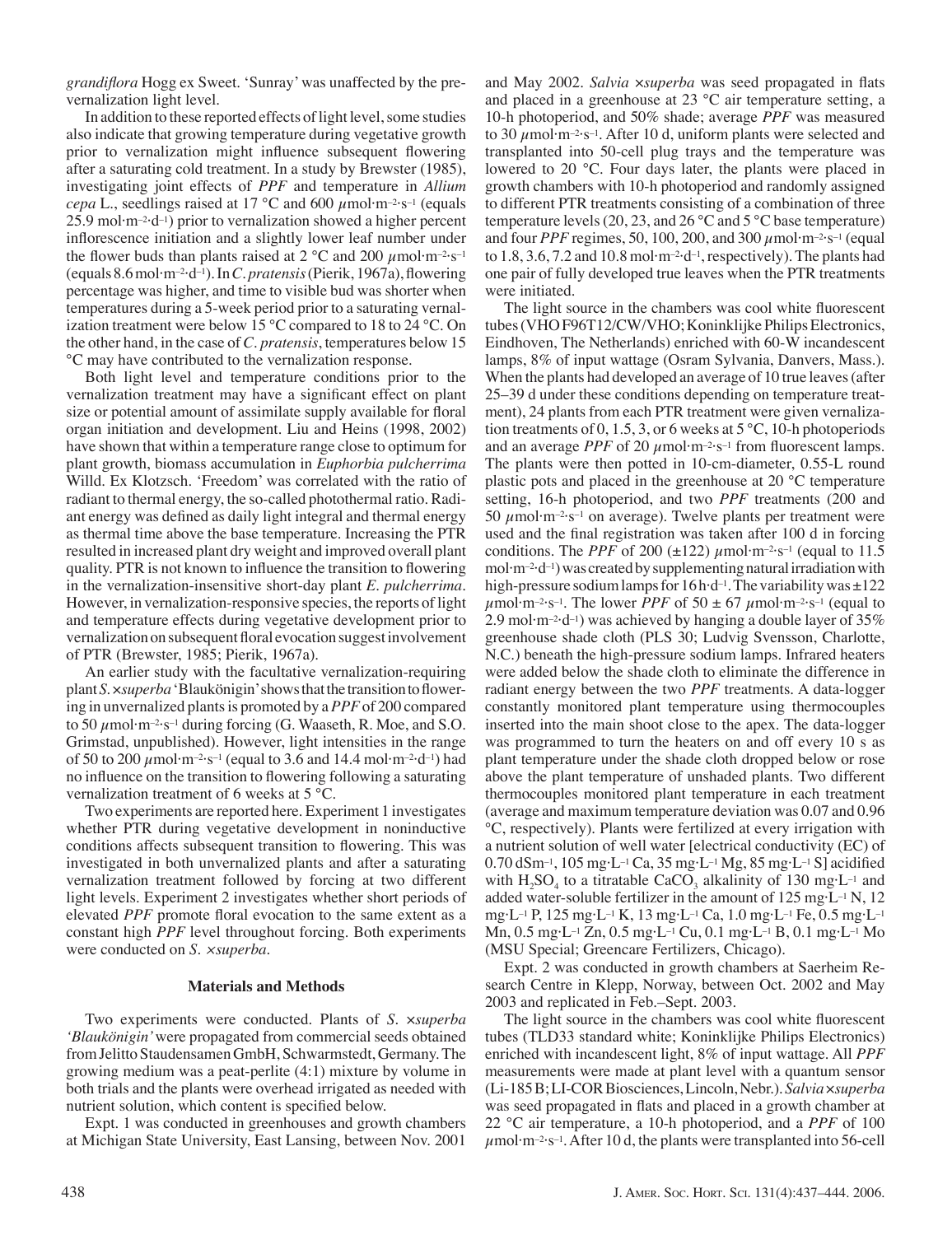plug trays and the temperature was lowered to 20 °C. Vernalization treatments of zero (unvernalized), or 6 weeks (saturating cold treatment) at 5 °C and a *PPF* of 30  $\mu$ mol·m<sup>-2</sup>·s<sup>-1</sup> were initiated when the plants had developed an average of 10 true leaves (after 52 d). Uniform plants of both unvernalized and cold-treated plants were selected, potted in 10-cm-diameter, 0.55-L round plastic containers, given inductive long photoperiods of 20 h, and randomly assigned to treatments of different periods at 200  $\mu$ mol·m<sup>-2</sup>·s<sup>-1</sup> (equal to 14.4 mol·m<sup>-2</sup>·d<sup>-1</sup>) as follows. Groups of six plants spent the initial 0, 4, 7, 10, or 14 inductive long days at the highest *PPF* level, after which they were moved to 50 *μ*mol·m–2·s–1 (equal to 3.6 mol $\cdot$ m<sup>-2</sup> $\cdot$ d<sup>-1</sup>) to complete the floral development. In addition, one group stayed at the highest *PPF* until the first open flower, spending the entire period of forcing in long days at 200  $\mu$ mol·m<sup>-2</sup>·s<sup>-1</sup>. The group that spent 0 d at the highest *PPF* received a constant 50  $\mu$ mol·m<sup>-2</sup>·s<sup>-1</sup> throughout development in inductive long days. The shift between *PPF* treatments was facilitated by moving the plants between two adjacent growth chambers kept at a constant 200 and 50  $\mu$ mol·m<sup>-2</sup>·s<sup>-1</sup>, respectively.

The air temperature setting and airflow in the chambers was adjusted to attain a plant temperature of 20 °C in all treatments, measured with a hand held infrared thermometer (TFI 497; Ebro Electronic GmbH & Co. KG, Ingolstadt, Germany) Maximum air flow rate was 786 m<sup>3</sup>·h<sup>-1</sup> (27.12-m<sup>3</sup> chambers). The nutrient solution used contained 250 mg·L<sup>-1</sup> N, 47 mg·L<sup>-1</sup> P, 313 mg·L<sup>-1</sup> K, 195 mg·L–1 Ca, 37 mg·L–1 Mg, 48 mg·L–1 S, 2.09 mg·L–1 Fe, 0.93 mg·L–1 Mn, 0.25 mg·L–1 B, 0.23 mg·L–1 Zn, 0.08 mg·L–1 Cu, and  $0.03$  mg·L<sup>-1</sup> Mo.

**DATA** COLLECTION AND ANALYSIS. Number of flowering plants, total number of true leaves initiated under the first flower on the main shoot, and date of macroscopic appearance of the first flower bud was registered in both experiments. In Expt. 2, some of the plants reverted to vegetative growth resulting in macroscopically observable blind shoots, a process referred to as abortion or blasting. The number of generative plants was therefore calculated in this experiment by adding the recorded number of flowering plants and the number of plants with blind shoots.

The long-day developmental time (FT) is designated by the number of days from the initial inductive long day to the first visible bud. The developmental stage at evocation is recorded by counting the total number of leaves  $(LN)$  under the first visible bud on the main shoot. Leaf unfolding rate (LUR) in leaves per day

was computed for both vegetative growth in short days and the forcing period from the initial long day to the first visible bud.

PTR during vegetative growth in short days was calculated from temperature and *PPF* settings, and the length of the growing period (Table 1). Expt. 1 was arranged as a split-split-split-plot with 12 replicate plants per treatment. Expt. 2 was a split plot with vernalization as main-plot factor in a complete randomized design and six replicate plants per treatment. Expt. 2 was repeated once. Statistical analyses were performed using the GLM and LOGISTIC procedures and mean separation by Student–Newman–Keuls test  $(P = 0.05)$  of SAS (version 8.2 for Windows; SAS Institute GmbH, Heidelberg, Germany).

#### **Results**

### **Expt. 1**

**RATE OF VEGETATIVE DEVELOPMENT IN SHORT DAYS.** The PTR treatments were applied for as long as it took the plants to develop eight true leaves. The plants grown under 26 °C completed the vegetative development in 25 d in this experiment, 14 d earlier than the plants grown at 20  $\degree$ C, corresponding to a LUR of 0.40 and 0.26 leaves/d, respectively. The plants did not develop macroscopically visible additional leaves during the cold treatment.

**RATE OF DEVELOPMENT IN INDUCTIVE LONG DAYS.** The developmental time in long days was closely correlated with the number of leaves that were initiated after the beginning of the long-day treatment (Fig. 1). Furthermore, the LUR for leaves developed during the long-day forcing prior to evocation was not significantly different at 200 and 50 *μ*mol·m<sup>-2</sup>·s<sup>-1</sup> (0.42 and 0.40 leaves/d, respectively). The average difference in plant temperature between the two *PPF* treatments was 0.96 °C when infrared heaters were not used. The heaters reduced the temperature difference to 0.07 °C.

**EFFECT OF PTR DURING VEGETATIVE DEVELOPMENT ON FLOWER-ING.** Neither flowering percentage nor leaf number correlated with the calculated PTR during vegetative development, irrespective of whether or not the plants were vernalized (Fig. 2). The sudden drop in flowering percentage at a PTR of 0.17 after 6 weeks of cold is the result of an incident in the cooler where some plants were impaired due to a combination of low light level (20  $\mu$ mol·m<sup>-2</sup>·s<sup>-1</sup>) and fungus infection.

|                       | Daily                             | Cumulative   |                                                        | Daily           | Cumulative     |                       |
|-----------------------|-----------------------------------|--------------|--------------------------------------------------------|-----------------|----------------|-----------------------|
| Air temp              | thermal time                      | thermal time | <i>PPF</i> setting                                     | light integral  | light integral | Photothermal ratio    |
| setting $(^{\circ}C)$ | $(degree-days/d)$ $(degree-days)$ |              | $(\mu \text{mol}\cdot\text{m}^{-2}\cdot\text{s}^{-1})$ | $(mol·m-2·d-1)$ | $(mol·m-2)$    | $(mol/degree-day/m2)$ |
| 26                    | 21                                | 525          | 300                                                    | 10.8            | 270            | 0.51                  |
|                       |                                   |              | 200                                                    | 7.2             | 180            | 0.34                  |
|                       |                                   |              | 100                                                    | 3.6             | 90             | 0.17                  |
|                       |                                   |              | 50                                                     | 1.8             | 45             | 0.09                  |
| 23                    | 18                                | 576          | 300                                                    | 10.8            | 346            | 0.60                  |
|                       |                                   |              | 200                                                    | 7.2             | 230            | 0.40                  |
|                       |                                   |              | 100                                                    | 3.6             | 115            | 0.20                  |
|                       |                                   |              | 50                                                     | 1.8             | 58             | 0.10                  |
| 20                    | 15                                | 585          | 300                                                    | 10.8            | 421            | 0.72                  |
|                       |                                   |              | 200                                                    | 7.2             | 280            | 0.48                  |
|                       |                                   |              | 100                                                    | 3.6             | 140            | 0.24                  |
|                       |                                   |              | 50                                                     | 1.8             | 70             | 0.12                  |

Table 1. Photothermal ratio during vegetative development calculated from air temperature and *PPF* settings, and an assumed base temperature of  $5^{\circ}C_{\cdot}^2$ 

 $z$ The exact base temperature in this species has not been determined, hence we assumed a base temperature of 5 °C, which is commonly used in similar experiments with other species.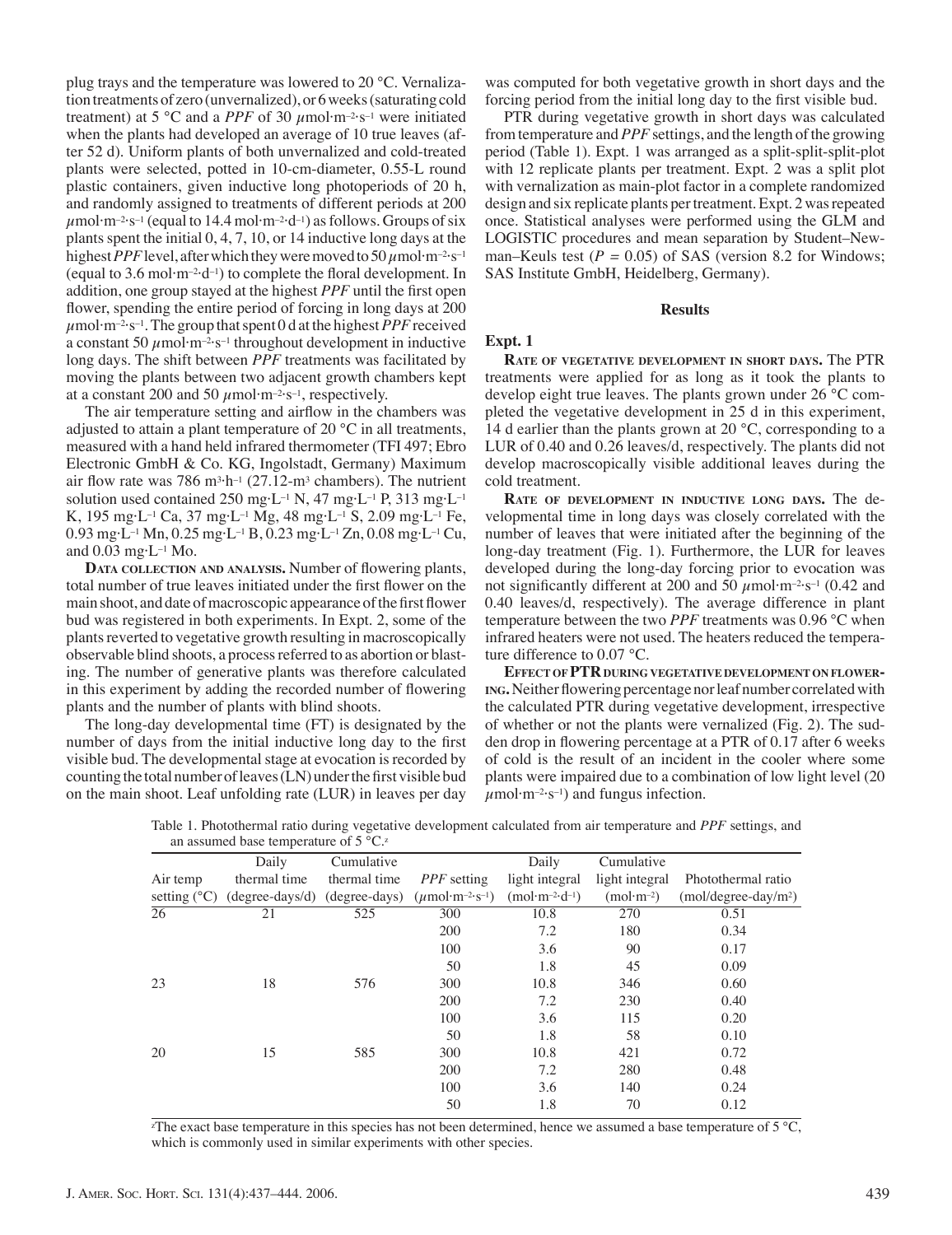

Fig. 1. Number of true leaves initiated under the first visible flower on the main shoot in *Salvia ×superba* 'Blaukönigin' in relation to developmental time (days from the initial inductive long-day to the first visible flower bud). (A) 200 *μ*mol·m<sup>-2</sup>·s<sup>-1</sup> *PPF*; (B) 50 *μ*mol·m<sup>-2</sup>·s<sup>-1</sup> *PPF*. Data are pooled for plants previously grown under different photothermal ratio treatments, ranging from 0.09 to 0.72 mol/degree-day/m2.



Fig. 2. Effect of photothermal ratio (PTR) during vegetative development on flowering percentage  $(O/\bullet)$  and number of true leaves initiated under the first flower on the main shoot ( $\Box$ **/■**) after 0 weeks (■/●) or 6 weeks  $\Box$ /O) of vernalization in *Salvia* ×*superba* 'Blaukönigin.' Data includes plants grown at two *PPF* levels (50 or 200 *μ*mol·m–2·s–1) during forcing.

Nevertheless, increasing the *PPF* during vegetative development in short days to 200  $\mu$ mol·m<sup>-2</sup>·s<sup>-1</sup> (7.2 mol·m<sup>-2</sup>·d<sup>-1</sup>) did create a moderate increase in flowering percentage, but only in unvernalized plants forced under the lower *PPF* (Table 2). This change was not accompanied by an increase in leaf number; thus, in spite of more plants flowering when given a higher *PPF* in the preceding growth phase, the plants that did flower flowered at the same developmental stage. Any influence on flowering of *PPF* during vegetative development was eliminated if the plants received 200  $\mu$ mol·m<sup>-2</sup>·s<sup>-1</sup> during forcing. The visual ornamental value of the plants at flowering was not measured; however, our

photographic material indicates that PTR has little effect also in this respect (data not shown).

**EFFECT OF VERNALIZATION AND** *PPF* **DURING IN-DUCTIVE LONG DAYS ON FLOWERING.**The minor effect of PTR during vegetative growth on subsequent flowering described in the previous section was negligible compared with the substantial enhancement of flowering brought about by vernalization and elevating the *PPF* during subsequent inductive long days (Tables 2 and 3; Fig. 3). When given 200  $\mu$ mol·m<sup>-2</sup>·s<sup>-1</sup> during inductive long days, all plants flowered irrespective of vernalization (Fig. 3). Six weeks of cold reduced LN by 7.7 leaves, corresponding to a FT-promotion of about 14 d (data not shown). In contrast, number of flowering plants in the 50  $\mu$ mol·m<sup>-2</sup>·s<sup>-1</sup> (2.9 mol·m<sup>-2</sup>·d<sup>-1</sup>) treatment increased by 32% in response to vernalization, and developmental stage at evocation was reduced by an average 26 leaves after 6 weeks of cold compared to unchilled plants (Fig. 3), resulting in 68-d earlier flowering (data not shown). Furthermore, increasing the *PPF* from 50 to 200  $\mu$ mol·m<sup>-2</sup>·s<sup>-1</sup>  $(2.9-11.5 \text{ mol} \cdot \text{m}^{-2} \cdot \text{d}^{-1})$  increased the flowering percentage in unvernalized plants by 37%, and reduced the developmental stage at evocation by 24 leaves in unvernalized plants against six leaves

after 6 weeks of cold, corresponding to a FT-reduction of 62 and 12 d, respectively (Fig. 3).

Although almost all fully vernalized plants flowered at 50  $\mu$ mol·m<sup>-2</sup>·s<sup>-1</sup> and flowering was only moderately delayed (12 d) compared with 200  $\mu$ mol·m<sup>-2</sup>·s<sup>-1</sup>, the plant quality was greatly affected by *PPF*. Plants at the higher *PPF* had a more compact growth habit and developed considerably more lateral branches and flowers per plant than at 50  $\mu$ mol·m<sup>-2</sup>·s<sup>-1</sup>.

# **Expt. 2**

The developmental stage at evocation (LN) was only margin-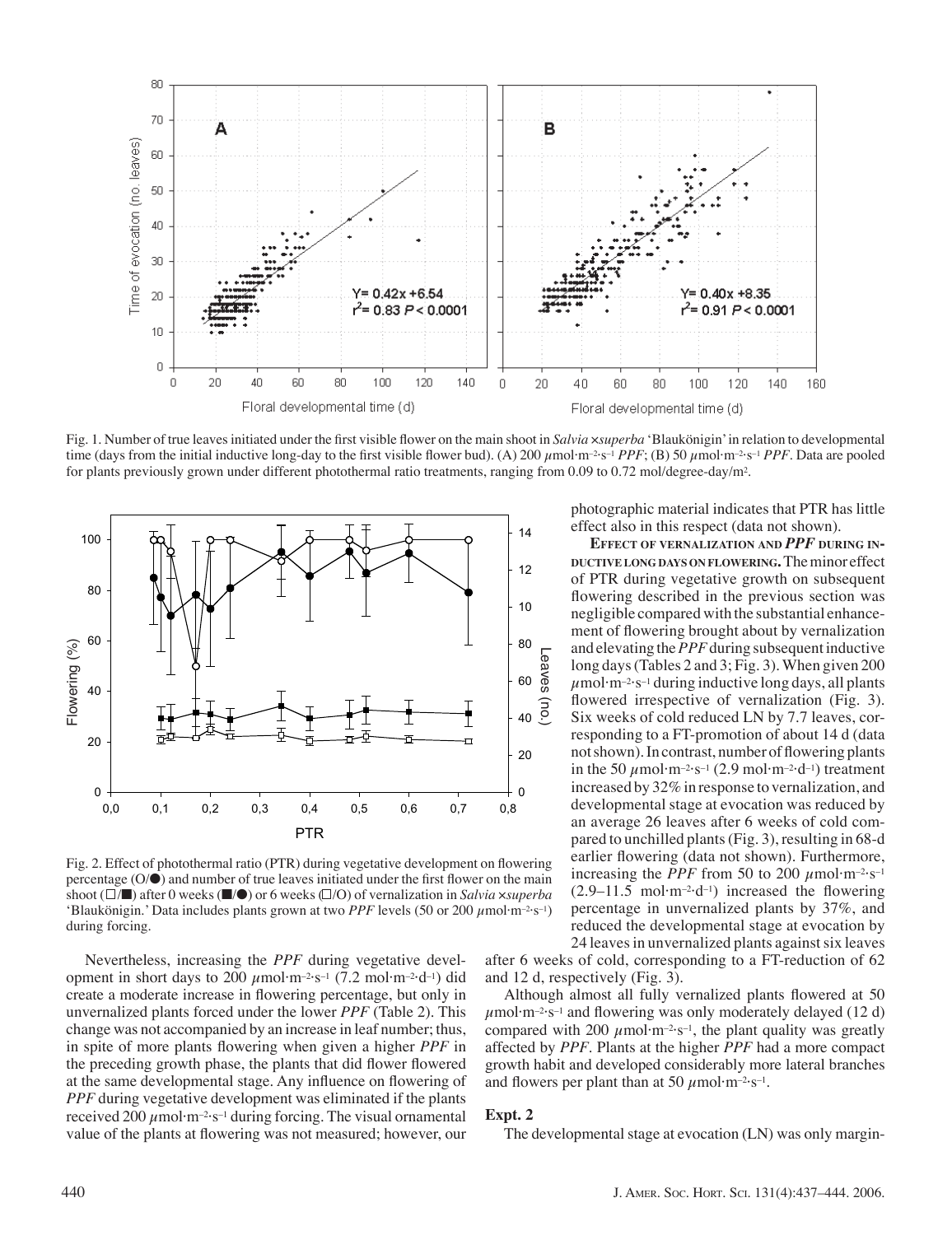Table 2. Flowering percentage and number of true leaves initiated under the first flower on the main shoot in *Salvia* ×*superba* 'Blaukönigin' in relation to *PPF* given during vegetative phase or reproductive phase for either unvernalized plants or combined with a saturating vernalization treatment of 6 weeks at 5 °C. Values represent mean ± SE. Data are pooled for plants grown under different temperatures (20, 23, or 26 °C) during vegetative development.

| Time             | <i>PPF</i> during                                      | <i>PPF</i> during forcing ( $\mu$ mol·m <sup>-2</sup> ·s <sup>-1</sup> ) |                   |                  |                  |
|------------------|--------------------------------------------------------|--------------------------------------------------------------------------|-------------------|------------------|------------------|
| at $5^{\circ}$ C | vegetative phase                                       | 50                                                                       | 200               | 50               | 200              |
| (weeks)          | $(\mu \text{mol}\cdot\text{m}^{-2}\cdot\text{s}^{-1})$ | Flowering $(\%)$                                                         |                   | Leaves $(no.)$   |                  |
| $\Omega$         | 50                                                     | $50.0 \pm 25.5$ a <sup>z</sup>                                           | $100.0 \pm 0.0 a$ | $59.7 \pm 4.2$ a | $32.5 \pm 2.9$ a |
|                  | 100                                                    | $50.1 \pm 25.4$ a                                                        | $100.0 \pm 0.0$ a | $58.6 \pm 4.2$ a | $34.7 \pm 4.4$ a |
|                  | 200                                                    | $82.1 \pm 19.5$ a                                                        | $100.0 \pm 0.0 a$ | $58.5 \pm 4.9$ a | $32.9 \pm 3.4$ a |
|                  | 300                                                    | $70.0 \pm 23.3$ a                                                        | $100.0 \pm 0.0 a$ | $57.2 \pm 4.7$ a | $35.4 \pm 3.9$ a |
| 6                | 50                                                     | $96.0 \pm 1.0 a$                                                         | $100.0 \pm 0.0 a$ | $32.5 \pm 1.9$ a | $26.7 \pm 1.5$ b |
|                  | 100                                                    | $90.0 \pm 1.5$ a                                                         | $100.0 \pm 0.0 a$ | $32.4 \pm 3.4 a$ | $29.1 + 1.1$ a   |
|                  | 200                                                    | $94.4 \pm 11.6$ a                                                        | $100.0 \pm 0.0 a$ | $32.6 \pm 3.2 a$ | $25.6 \pm 1.1$ b |
|                  | 300                                                    | $97.6 \pm 8.3$ a                                                         | $100.0 \pm 0.0$ a | $31.8 \pm 2.3$ a | $26.0 \pm 1.5 b$ |
|                  |                                                        |                                                                          |                   |                  |                  |

 $\frac{1}{2}$ Mean separation in columns by Student–Newman–Keuls test at  $P \le 0.05$ . Vernalized and unvernalized plants are analyzed separately.

Table 3. Flowering percentage and number of true leaves initiated under the first flower on the main shoot in *Salvia* ×*superba* 'Blaukönigin' as affected by temperature during vegetative development in interaction with light level during forcing for either unvernalized plants or combined with a saturating vernalization treatment of 6 weeks at  $5^{\circ}$ C. Values represent mean ± SE. Data are pooled for plants grown under different *PPF* (50, 100, 200, or 300 *μ*mol·m–2·s–1) during vegetative development.

| Time     | Temp during      | <i>PPF</i> during forcing ( $\mu$ mol·m <sup>-2</sup> ·s <sup>-1</sup> ) |                   |                  |                   |  |
|----------|------------------|--------------------------------------------------------------------------|-------------------|------------------|-------------------|--|
|          |                  |                                                                          |                   |                  |                   |  |
| at 5 °C  | vegetative phase | 50                                                                       | 200               | 50               | 200               |  |
| (weeks)  | $(^{\circ}C)$    | Flowering $(\%)$                                                         |                   | Leaves $(no.)$   |                   |  |
| $\Omega$ | 26               | $69.2 \pm 23.4$ a <sup>z</sup>                                           | $100.0 \pm 0.0 a$ | $60.9 \pm 4.8$ a | $34.0 \pm 3.2$ a  |  |
|          | 23               | $60.0 \pm 29.2$ a                                                        | $100.0 \pm 0.0$ a | $54.1 \pm 4.0$ a | $35.0 \pm 4.6$ a  |  |
|          | 20               | $60.0 \pm 24.8$ a                                                        | $100.0 \pm 0.0 a$ | $58.0 \pm 4.4 a$ | $32.7 \pm 3.2$ a  |  |
| 6        | 26               | $86.8 \pm 17.1$ a                                                        | $100.0 \pm 0.0 a$ | $34.6 \pm 3.4 a$ | $26.2 \pm 1.6$ ab |  |
|          | 23               | $100.0 \pm 0.0 a$                                                        | $100.0 \pm 0.0 a$ | $32.2 \pm 2.2$ a | $25.3 \pm 1.3$ b  |  |
|          | 20               | $97.9 \pm 7.3$ a                                                         | $100.0 \pm 0.0 a$ | $30.8 \pm 1.7$ a | $27.4 \pm 2.2$ a  |  |
|          |                  |                                                                          |                   |                  |                   |  |

 $\alpha$ <sup>z</sup>Mean separation in columns by Student–Newman–Keuls test at  $P \le 0.05$ . Vernalized and unvernalized plants are analyzed separately.

ally influenced by PPF in both unvernalized plants and after a saturating vernalization treatment (Fig. 4). The tendency towards declining LN in response to increasing number of days at the highest *PPF* is not statistically significant. As seen in Expt. 1, LN in unvernalized plants was greatly reduced under continuous  $200 \mu$ mol·m<sup>-2</sup>·s<sup>-1</sup> (14.4 mol·m<sup>-2</sup>·d<sup>-1</sup>) until flowering.

Percentage of generative plants increased with increasing number of days of forcing at 200  $\mu$ mol·m<sup>-2</sup>·s<sup>-1</sup> (14.4 mol·m<sup>-2</sup>·d<sup>-1</sup>) (Table 4). Number of generative plants at 50  $\mu$ mol·m<sup>-2</sup>·s<sup>-1</sup> (3.6) mol·m–2·d–1) was low compared with our experience from earlier experiments, and in some of the plants the flower bud aborted, resulting in blind shoots (Table 4). However, there were no blind shoots in plants that were forced at a constant  $200 \mu$  mol $\cdot$ m<sup>-2</sup> $\cdot$ s<sup>-1</sup> or plants that had formed visible flower buds prior to a light reduction from 200 to 50  $\mu$ mol·m<sup>-2</sup>·s<sup>-1</sup>. Flower bud abortion was equally frequent in vernalized and nonvernalized plants.

#### **Discussion**

**EFFECT OF PTR DURING VEGETATIVE DEVELOPMENT ON FLOWER-ING.** Some authors report that flowering in vernalization-responsive plants is influenced by irradiance and temperature conditions preceding vernalization (Brewster, 1985; Pierik, 1967a). Examples of positive, negative, and no effect of high light levels can be found in the literature (Napp-Zinn, 1960; Niu et al., 2002; Pierik,



Fig. 3. The effect of vernalization  $(0, 1.5, 3,$  and 6 weeks at 5 °C) and *PPF* during forcing (20-h days) 50 *μ*mol·m–2·s–1 (■/●); 200 *μ*mol·m–2·s–1  $(\Box/O)$  on flowering percentage after 100 d of forcing  $(\Box/\Box)$  and number of true leaves developed under the first flower on the main shoot  $(O/\bullet)$ in *Salvia* ×*superba* 'Blaukönigin'. Data are pooled for plants previously grown under different photothermal ratio treatments, ranging from 0.09 to 0.72 mol/degree-day/m2.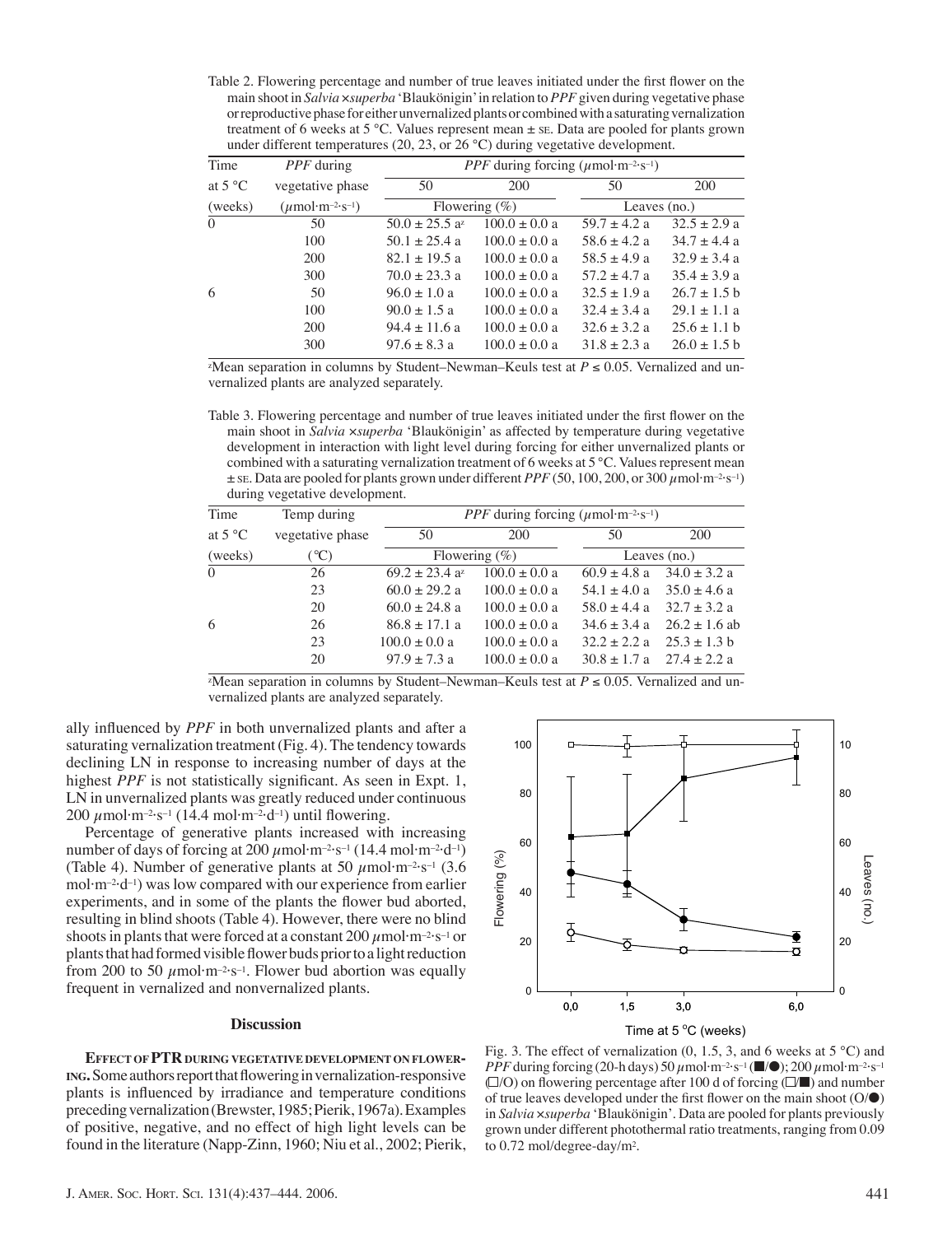

Fig. 4. Number of true leaves initiated under the first flower on the main shoot in *Salvia* ×*superba* 'Blaukönigin', in response to different periods of inductive long days (20 h) at a *PPF* of 200 *μ*mol·m–2·s–1 and either 6 weeks (open symbols) or 0 weeks of vernalization (solid symbols). After 0, 4, 7, 10, or 14 d at 200  $\mu$ mol·m<sup>-2·s-1</sup>, the plants were moved to 50  $\mu$ mol·m<sup>-2</sup>·s<sup>-1</sup> to complete the floral development.

1967a, 1967b). Even contradictory results within the same species were found for *L. annua* (Pierik, 1967b).

According to our results, neither light level nor temperature during vegetative development prior to vernalization has signifi cant impact on LN in *S*. ×*superba* 'Blaukönigin'. Just a very slight beneficial effect on flowering percentage could be seen in unvernalized plants from increasing the *PPF* and only at the lower light level of 50 *μ*mol·m<sup>-2</sup>·s<sup>-1</sup> during forcing.

Niu et al. (2002) observed reduced flowering percentage and delayed flowering in *L. angustifolia* and *A. ×hybrida* plants given high DLI (14 mol·m<sup>-2</sup>·d<sup>-1</sup>) rather than low (4 mol·m<sup>-2</sup>·d<sup>-1</sup>) prior to vernalization treatments. They proposed that a low red to far-red ratio created by their use of high-pressure sodium lamps as supplemental lighting in the high DLI treatment might have caused this negative flowering response. In our experiment, the main light source from fluorescent bulbs was enriched with incandescent light in order to reduce the red to far-red ratio. Furthermore, we found no negative effect of increasing the red to far-red ratio as high as 13.3 on the transition to flowering in unvernalized

*S.* ×*superba* 'Blaukönigin' grown at a *PPF* of 250 *μ*mol·m–2·s–1 and a DLI of 18.0 mol $\cdot$ m<sup>-2</sup> $\cdot$ d<sup>-1</sup> (data not shown). Thus, the lack of response to pre-vernalization *PPF* levels in our study compared with the varying responses reported in the literature might be due to differences between experiments regarding light quality and varying sensitivity among species towards both light quality and *PPF* level.

Plant size is also an important factor in experiments involving effects of different temperature treatments on flowering. In our experiment, plants from different PTR-treatments were at the same 10-leaf developmental stage when they received inductive vernalization and photoperiods. Plant development is mainly dependent on temperature; thus, plants grown for the same period of time but at different temperatures will be of a different ontogenetic age. A change in *PPF* on the other hand, seems to have only minor effects on plant ontogenetic age. It is important to consider the *PPF*-level, day length, light quality, and temperature separately as well as DLI and PTR-levels. In the study by Niu et al. (2002), all plants were grown for 5 weeks under the same temperature  $(20 \pm 2 \degree C)$  and day length (12 h), and two different DLI-levels  $(4 \text{ and } 14 \text{ mol} \cdot \text{m}^{-2} \cdot \text{d}^{-1})$  prior to vernalization. Technically, these treatments differ with respect to both DLI and PTR. However, since temperature and day length was kept constant, the *PPF* was in fact the only variable that actually differed between treatments, in addition to the red to far-red ratio as discussed in the previous paragraph. The leaf numbers was similar after 5 weeks at these treatments. Thus in this case, the ontogenetic age proved to be unaffected by the light treatments for the three herbaceous perennial species studied.

The base temperature is the lowest temperature where metabolic processes result in a net biomass gain. Base temperature has not been assessed for *S.* ×*superba* 'Blaukönigin'; 5 °C was used both as base temperature in the PTR-calculations and for vernalization in this study, based on similar work in other species. Temperature sensitivity of biomass increase in this species should be addressed in further experiments.

An experiment with *A. cepa* (Brewster 1985) showed a somewhat larger effect of joint temperature and *PPF* conditions before vernalization on subsequent flowering compared with the relatively minor differences reported in other studies. Leaf number initiated after transfer to vernalizing conditions was reduced in both cultivars studied under high PTR. Plant size after the PTR treatments did not contribute to the leaf number reduction. Also, the plants at high temperature received a shorter growth period, correcting for different developmental rates, as

Table 4*.* Percentage of generative *Salvia* ×*superba* 'Blaukönigin' plants and number of plants that reverted to vegetative growth in relation to vernalization (0 or 6 weeks at 5  $^{\circ}$ C) and number of days at elevated *PPF* (200  $\mu$ mol·m<sup>-2</sup>·s<sup>-1</sup>) in subsequent inductive 20-h long days. Values represent mean  $\pm$  se. After 0, 4, 7, 10, or 14 d at 200  $\mu$ mol·m<sup>-2</sup>·s<sup>-1</sup>, the plants were moved to 50  $\mu$ mol·m<sup>-2</sup>·s<sup>-1</sup> to complete the floral development.

| Long days at                                   |                                |                          |                   |                   |  |  |
|------------------------------------------------|--------------------------------|--------------------------|-------------------|-------------------|--|--|
| 200 $\mu$ mol·m <sup>-2</sup> ·s <sup>-1</sup> |                                | Generative plants $(\%)$ |                   | Abortion $(\%)$   |  |  |
| (no.)                                          | No cold                        | 6 weeks of cold          | No cold           | 6 weeks of cold   |  |  |
| $\theta$                                       |                                | $20.0 \pm 21.1$ b        | $- - -$           | $20.0 \pm 21.1$ a |  |  |
| $\overline{4}$                                 | $30.0 \pm 24.2$ c <sup>w</sup> | $40.7 \pm 25.0$ b        | $20.0 \pm 15.8$ a | $25.9 \pm 22.3$ a |  |  |
| 7                                              | $15.0 \pm 18.3$ c              | $33.3 \pm 24.4$ b        | $5.0 \pm 11.2$ a  | $20.0 \pm 20.7$ a |  |  |
| 10                                             | $25.0 \pm 22.4$ c              | $62.5 \pm 25.0$ ab       | $12.5 + 17.1$ a   | $18.8 \pm 20.2$ a |  |  |
| 14                                             | $64.7 \pm 24.6$ b              | $100.0 \pm 0.0 a$        | $36.8 \pm 24.8$ a | $33.3 \pm 25.8$ a |  |  |
| Until flowering                                | $100.0 \pm 0.0 a$              | $100.0 \pm 0.0 a$        | $0.0 \pm 0.0 a$   | $0.0 \pm 0.0 a$   |  |  |

<sup>z</sup>Mean separation in columns by Student–Newman–Keuls test at  $P \le 0.05$ .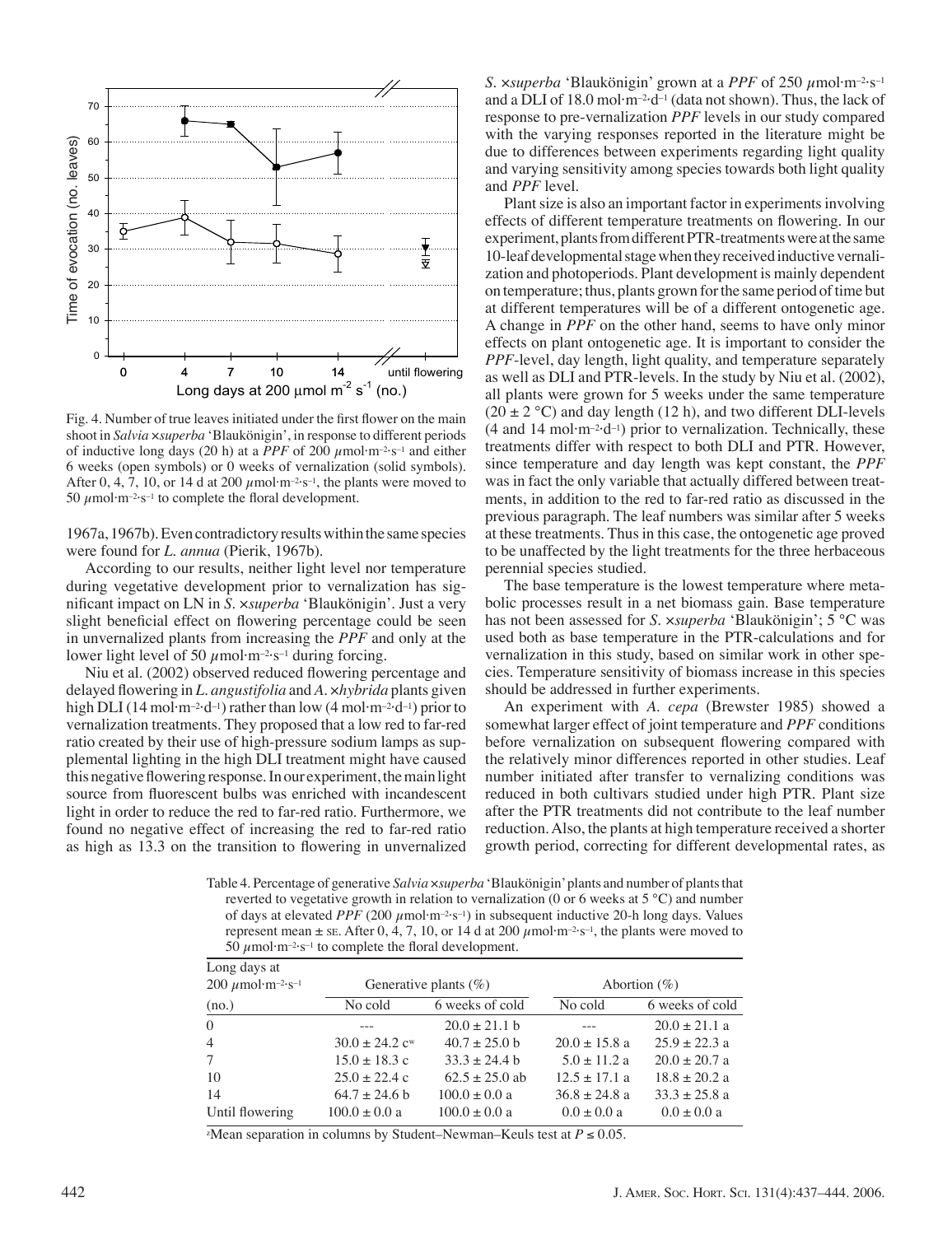we did in our experiment with *S*. ×*superba*. The temperature was higher and the *PPF* lower in our experiment compared with Brewster's study. Nevertheless, our results indicate that even if *S*. ×*superba* is clearly vernalization-sensitive it does not share such a photothermal response as *A. cepa*. However, in *A. cepa*, it is unclear whether the low temperature effect on flowering is vernalizing, or of inductive character. Per definition, vernalization enables the plant to respond to subsequent floral stimuli separately from the actual flower initiation (Lang, 1965). Low temperature induction on the other hand, when plants must remain at low temperatures until flower primordia or flower buds are actually formed in order to complete the flowering process, is known for a few species and is technically not a vernalization effect (Lang, 1965). Furthermore, in, for instance, *Pharbitis nil* Chois., flowering may be induced in noninductive photoperiods by either low temperature or high light level through what is reported to be a stress response involving salicylic acid signaling (Hatayama and Takeno, 2003; Hirai et al., 1994). *Allium cepa* might react in a similar manner, in which case the 16 °C/600 *μ*mol·m–2·s–1 scenario would promote flowering over the 26 °C/200 *μ*mol·m<sup>-2</sup>·s<sup>-1</sup> treatment. Six hundred  $\mu$ mol·m<sup>-2</sup>·s<sup>-1</sup> is considerably higher than the inductive high light level used in *P. nil* (Hirai et al., 1994).

**EFFECT OF VERNALIZATION AND** *PPF* **DURING INDUCTIVE LONG DAYS ON FLOWERING.** There was a slightly higher LUR under the highest *PPF* treatment in Expt. 1, which represents a calculated increase of two leaves, based on average FT data from the two *PPF* treatments. This may be caused by the modest temperature difference of 0.07 °C between the two *PPF* levels. However, temperature sensitivity of floral evocation in *S. × superba* 'Blaukönigin' has not been investigated.

Although there was no macroscopically visible leaf development during cold treatments, it is possible that the vernalization temperature used (5 °C) supports further differentiation of leaf primordia in this species. Throughout both experiments, vernalized plants generally developed more leaves during forcing compared with unvernalized plants, irrespective of *PPF* treatments. Thus, further leaf differentiation during the vernalization period would reduce the vernalization effect on leaf number reported in these experiments.

The promotion of flowering by vernalization and light level during inductive long days reported in both Expt. 1 and Expt. 2 is in agreement with our findings in an earlier experiment, suggesting the existence of a specific *PPF*-dependent flowering pathway in this vernalization-responsive species. The results from Expt. 1 and Expt. 2 reported here confirm this theory. *PPF* and low-temperature vernalization each appear to activate differing pathways to flowering in this species. The vernalization-dependent pathway bypasses the effect of *PPF*; thus, the *PPF*-dependent pathway is redundant after a saturating vernalization treatment.

As seen in Expt. 2, the leaf number at flowering did not decline in relation to increasing number of long days at  $200 \mu$ mol·m<sup>-2</sup>·s<sup>-1</sup> during the first 2 weeks of inductive long days, but evocation was significantly promoted as the period of time at the highest *PPF* was extended until anthesis. Thus, without a preceding cold treatment it seems that the plants are able to flower at an early developmental stage provided they receive high *PPF* during a relatively narrow time frame at the time of floral evocation. The time of evocation seems to be uninfluenced by ambient *PPF* during vegetative growth earlier in the long-day period. Alternatively, there may be a cumulative effect of the highest *PPF* on floral evocation. The designated number of days at the highest *PPF* was

based on apex dissection in a preliminary experiment using the same temperature and *PPF* settings. In Expt. 2, an average of six more leaves developed before evocation when the highest *PPF* was continued until anthesis, compared with our experience from other trials. Since we also experienced unusually low flowering percentage at the lower *PPF* in addition to this delayed evocation at the highest *PPF*, we are led to believe that this is connected to the particular seed lot rather than experimental treatments, something which should be addressed if further tests to fully establish the sensitivity of evocation to *PPF* in unvernalized *S.*  ×*superba* plants are initiated.

The frequent reversion to vegetative growth, resulting in blind shoots, observed at the lower *PPF* level in Expt. 2 indicates that the light level and duration is significant for the early development of floral primordia as well as evocation. Abortion of flower buds under low *PPF* has been previously reported. Mor and Halevy (1980) attributed blindness in *Rosa hybrida* L. 'Marimba' blasting to reduced sink strength and insufficient assimilate supply to the growing flower bud. The same light levels and photoperiods were used in this experiment as in previous trials in which blasting did not occur. We did not record any other conditions that would explain the occurrence of blasting in this experiment. Bodson et al. (1977) found that high light levels also promoted the transition to flowering in *Sinapis alba* L. The effect was primarily connected with enhanced photosynthesis. However, further experiments with CO<sub>2</sub> free air and sucrose applications suggest an additional effect of light on an unknown process other than carbon assimilation (Bodson et al., 1979). Moreover, in florally induced *S. alba* plants, an increase in sucrose supply to the apex has been recorded early in the evocation process, which seems to be associated with mobilization of stored assimilates and thus separate from ongoing photosynthesis (Lejeune et al., 1991, 1993). There is a possibility that the promotion of evocation observed in unvernalized *S*. ×*superba* plants in response to a higher *PPF* level is caused by apex supply of sucrose from stored assimilates in a similar manner as with *S. alba*. When applying various *PPF* treatments during a single inductive long day in *S. alba*, Bodson et al. (1977) found that the flowering response to a high light level was dependent on the specific timing of the treatment rather than overall duration. Hence, the enhanced flowering seen in *S. alba* might be a response to ambient *PPF* received by the plant during a specific step in the evocation process, rather than a reaction to overall DLI. Whether the flowering response to ambient light level seen in *S. ×superba* is dependent on total duration or specific timing of the *PPF* treatment was not investigated in our study.

#### **Concluding Remarks and Summary**

Increasing the light level in relation to temperature generally enhances immediate net photosynthesis and will over time increase the amount of stored assimilates in plants. However, in Expt. 1 we have shown that floral evocation in *S.*  $x \rightarrow y$  *is unaffected* by different PTR treatments applied over several weeks preceding the inductive long-day treatment. This does not necessarily exclude involvement of stored assimilates in the promotion of flowering in *S. ×superba* by high *PPF*, however, since the floral promotion might still be mediated through the process of starch mobilization or phloem transport. Moreover, net photosynthesis was not measured in this experiment. Nevertheless, our results from Expt. 2 suggest that the reduced time to evocation (LN) seen in unvernalized plants by specifically increasing the light